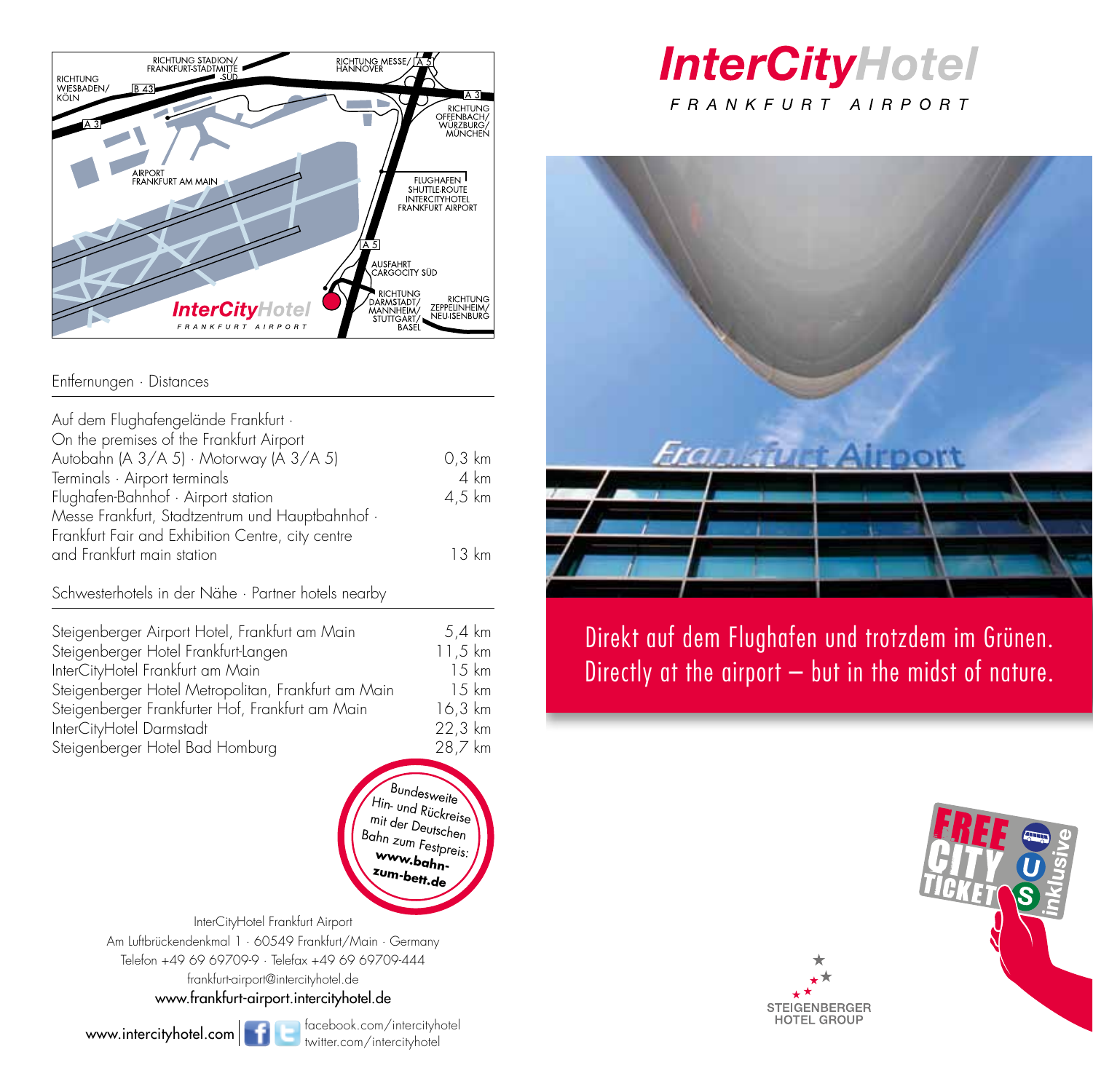

## Zentraler kann man kaum wohnen. There could hardly be a more central place to stay.

Das InterCityHotel Frankfurt Airport liegt direkt auf dem Rhein-Main-Flughafen, aber dennoch mitten im Grünen. Durch den direkten Autobahn-, S-Bahn- und ICE-Anschluss des Flughafens gelangt man schnell und einfach in das Stadtzentrum, zum Hauptbahnhof oder zur Frankfurter Messe. Ein Shuttlebus verbindet alle 30 Minuten das Hotel mit den Flughafenterminals. Mit dem bereits im Übernachtungspreis enthaltenen FreeCityTicket können Sie während Ihres gesamten Aufenthalts den öffentlichen Nahverkehr in Frankfurt kostenfrei nutzen.

- 360 Zimmer, 2 Business-Suiten, 28 Familienzimmer
- Alle Zimmer schallisoliert, Klimaanlage, Kabel-TV (mit kostenfreien Sky- und Sky-Bundesliga-Kanälen), Telefon, WLAN (kostenfrei)
- Raucheretage, behindertenfreundliches Zimmer
- Restaurant, Bar, Pub, Terrasse
- 14 Konferzeräume.
- 2 Hightech-Auditorien
- Business-Corner
- WLAN im gesamten Hotel
- Fitness, Sauna, Massage
- Öffentliche Parkplätze
- Flughafenshuttle alle 30 Minuten
- FreeCityTicket für den öffentlichen Nahverkehr in Frankfurt

The InterCityHotel Frankfurt Airport is located directly at Rhein-Main Airport, yet it is still surrounded by greenery. Due to direct access to the motorway, suburban and ICE trains, you can easily reach the town centre, central and long-distance train stations and the Frankfurt fair. A shuttle bus connects the hotel to the airport terminals every 30 minutes. With the FreeCityTicket included in the price of your room, you can use local public transport free of charge for the duration of your stay.

- 360 rooms, 2 business- suites, 28 family rooms
- All rooms soundproofed, air conditioning, cable TV (with Sky and Sky Bundesliga channels free of charge), telephone, WiFi (free of charge)
- Smoking floor, room for disabled guests
- Restaurant, bar, pub, terrace
- 14 conference rooms, 2 hightech auditoriums
- Business corner
- WiFi throughout the building
- Fitness, sauna, massage
- Public car park
- Airport shuttle every 30 minutes
- FreeCityTicket for local public transport in Frankfurt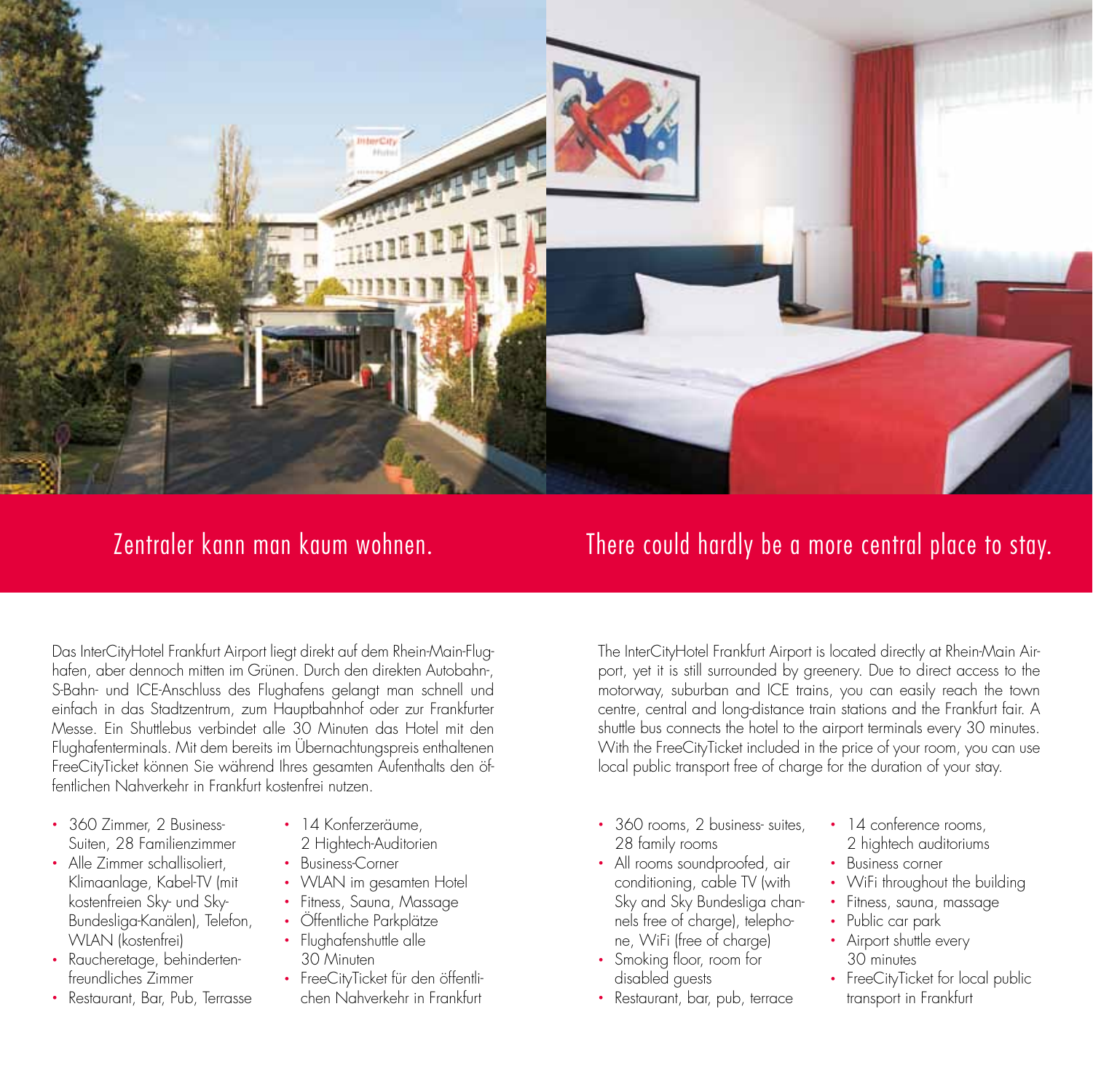

In unserem Restaurant startet man ab 6.00 Uhr mit einem reichhaltigen Frühstücksbüfett. Ein Early-Bird-Frühstück gibt es bereits ab 4.30 Uhr. Mittags servieren wir schmackhafte Business-Lunch-Spezialitäten. Zum Abendessen bieten wir Internationales aus der Showküche und ein Büfett an. Lassen Sie sich auf unserer gemütlichen Gail Halvorsen Terrasse kulinarisch von unserem Küchenchef verwöhnen. Genießen Sie Kaffeepausen, Mittag- oder Abendessen im Grünen – und das mitten auf dem Frankfurter Flughafen.

Ganz im Zeichen der Fliegerei steht der nostalgische Pub JU 52. Hier kann man sich bei einem gemütlichen Bier sowie Snacks und Burgern über alle aktuellen Sportereignisse informieren.

## Ein guter Tag beginnt nach einer guten Nacht. A good day begins after a good night's sleep.

Start your day in our restaurant with an extensive breakfast buffet from 6.00 am. An Early Bird Breakfast is also available from as early as 4.30 am. At lunchtime, we serve tasty business lunch specialities. For dinner, we offer international dishes from our show kitchen and a buffet. Indulge yourself with the culinary offerings from the chef de cuisine on our relaxing "Gail Halvorsen" terrace. Enjoy coffee breaks, lunch or dinner surrounded by greenery – and all that in the midst of Frankfurt Airport.

The nostalgic pub JU 52 reflects the theme of aviation. Here you can catch up on all current sporting events with a nice cold beer and various snacks and burgers.